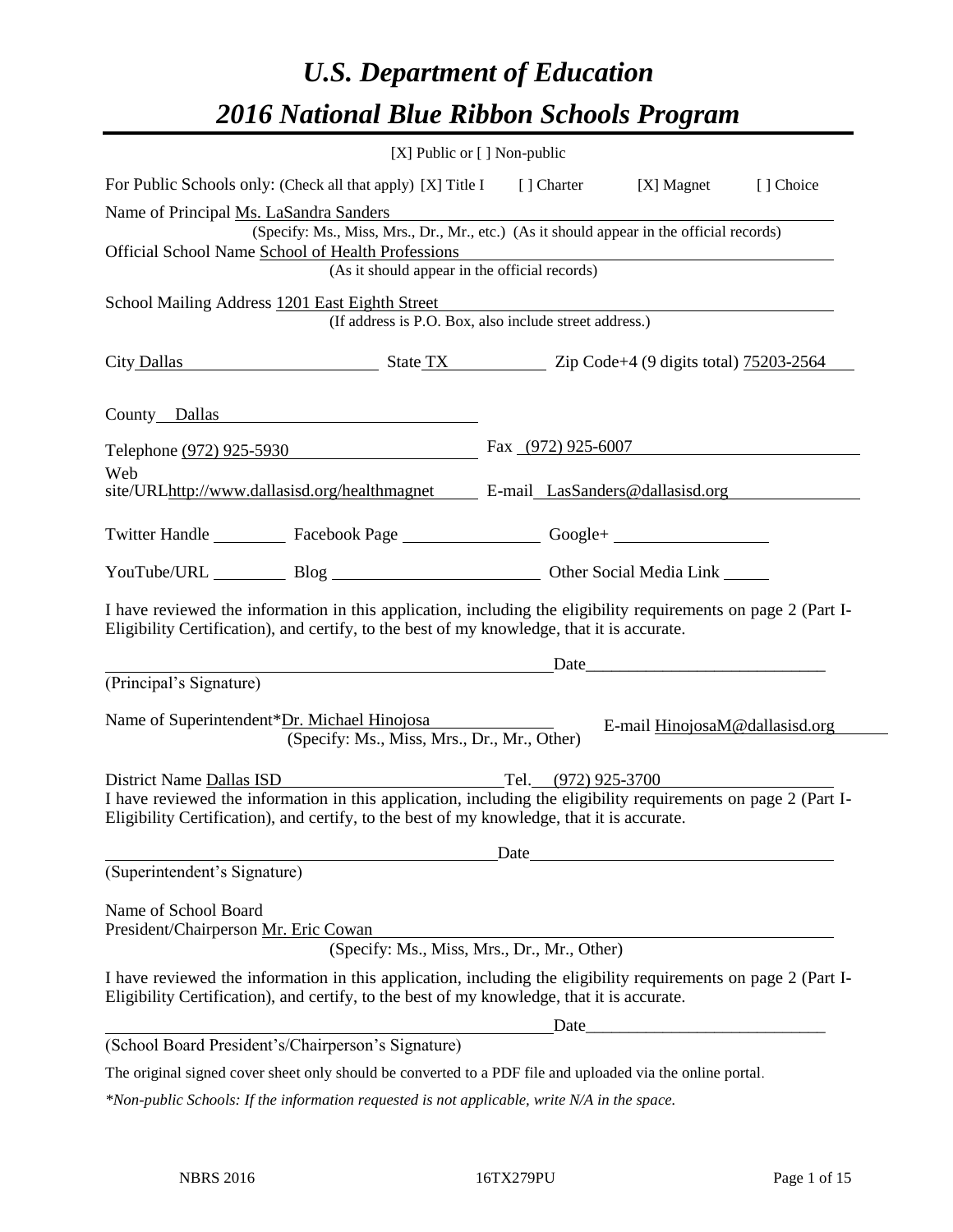The signatures on the first page of this application (cover page) certify that each of the statements below, concerning the school's eligibility and compliance with U.S. Department of Education and National Blue Ribbon Schools requirements, are true and correct.

- 1. The school configuration includes one or more of grades K-12. (Schools on the same campus with one principal, even a K-12 school, must apply as an entire school.)
- 2. The public school has met their state's accountability requirements (i.e., avoided sanctions) in participation, performance in reading (or English language arts) and mathematics, and other academic indicators (i.e., attendance rate and graduation rate) using the most recent accountability results available for the year prior to nomination.
- 3. To meet final eligibility, a public school must meet the state's accountability requirements (i.e., avoided sanctions) in participation, performance in reading (or English language arts) and mathematics, and other academic indicators (i.e., attendance rate and graduation rate) for the year in which they are nominated (2015-2016) and be certified by the state representative. Any status appeals must be resolved at least two weeks before the awards ceremony for the school to receive the award.
- 4. If the school includes grades 7 or higher, the school must have foreign language as a part of its curriculum.
- 5. The school has been in existence for five full years, that is, from at least September 2010 and each tested grade must have been part of the school for the past three years.
- 6. The nominated school has not received the National Blue Ribbon Schools award in the past five years: 2011, 2012, 2013, 2014, or 2015.
- 7. The nominated school has no history of testing irregularities, nor have charges of irregularities been brought against the school at the time of nomination. The U.S. Department of Education reserves the right to disqualify a school's application and/or rescind a school's award if irregularities are later discovered and proven by the state.
- 8. The nominated school or district is not refusing Office of Civil Rights (OCR) access to information necessary to investigate a civil rights complaint or to conduct a district-wide compliance review.
- 9. The OCR has not issued a violation letter of findings to the school district concluding that the nominated school or the district as a whole has violated one or more of the civil rights statutes. A violation letter of findings will not be considered outstanding if OCR has accepted a corrective action plan from the district to remedy the violation.
- 10. The U.S. Department of Justice does not have a pending suit alleging that the nominated school or the school district as a whole has violated one or more of the civil rights statutes or the Constitution's equal protection clause.
- 11. There are no findings of violations of the Individuals with Disabilities Education Act in a U.S. Department of Education monitoring report that apply to the school or school district in question; or if there are such findings, the state or district has corrected, or agreed to correct, the findings.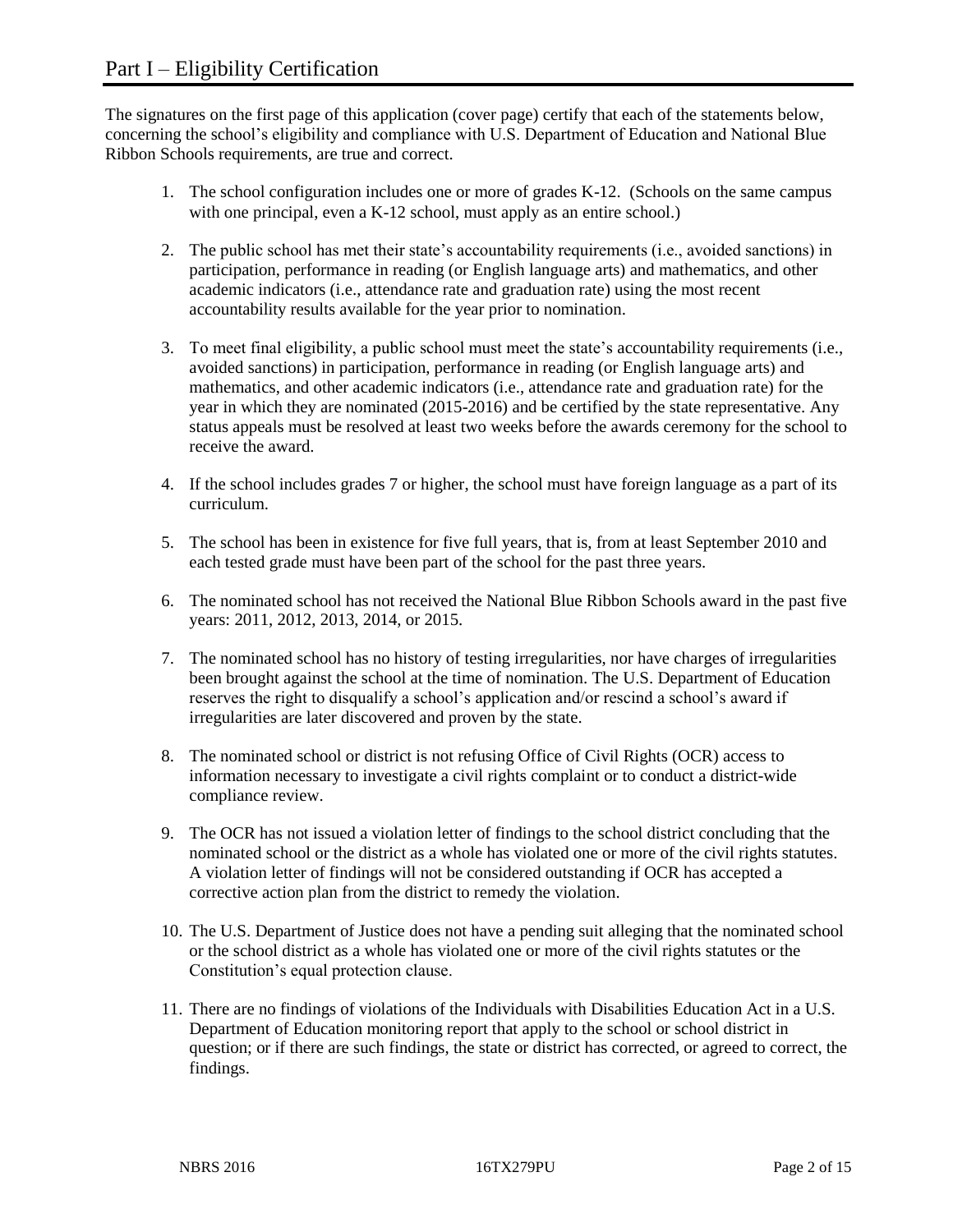### **Data should be provided for the most recent school year (2015-2016) unless otherwise stated.**

### **DISTRICT**

1. Number of schools in the district  $151$  Elementary schools (includes K-8) (per district designation):  $\frac{41 \text{ Middle/Junior high schools}}{}$ 41 High schools  $\overline{0}$  K-12 schools

233 TOTAL

**SCHOOL** (To be completed by all schools)

2. Category that best describes the area where the school is located:

[X] Urban or large central city [ ] Suburban with characteristics typical of an urban area [ ] Suburban

- [ ] Small city or town in a rural area
- [ ] Rural
- 3. Number of students as of October 1, 2015 enrolled at each grade level or its equivalent in applying school:

| Grade                           | # of         | # of Females | <b>Grade Total</b> |
|---------------------------------|--------------|--------------|--------------------|
|                                 | <b>Males</b> |              |                    |
| <b>PreK</b>                     | 0            | 0            | $\theta$           |
| K                               | 0            | 0            | $\theta$           |
| 1                               | 0            | 0            | $\Omega$           |
| $\boldsymbol{2}$                | 0            | 0            | 0                  |
| 3                               | 0            | 0            | $\theta$           |
| 4                               | 0            | 0            | $\Omega$           |
| 5                               | 0            | 0            | 0                  |
| 6                               | 0            | 0            | $\theta$           |
| 7                               | 0            | 0            | 0                  |
| 8                               | 0            | 0            | 0                  |
| 9                               | 32           | 113          | 145                |
| 10                              | 35           | 106          | 141                |
| 11                              | 30           | 106          | 136                |
| 12 or higher                    | 26           | 104          | 130                |
| <b>Total</b><br><b>Students</b> | 123          | 429          | 552                |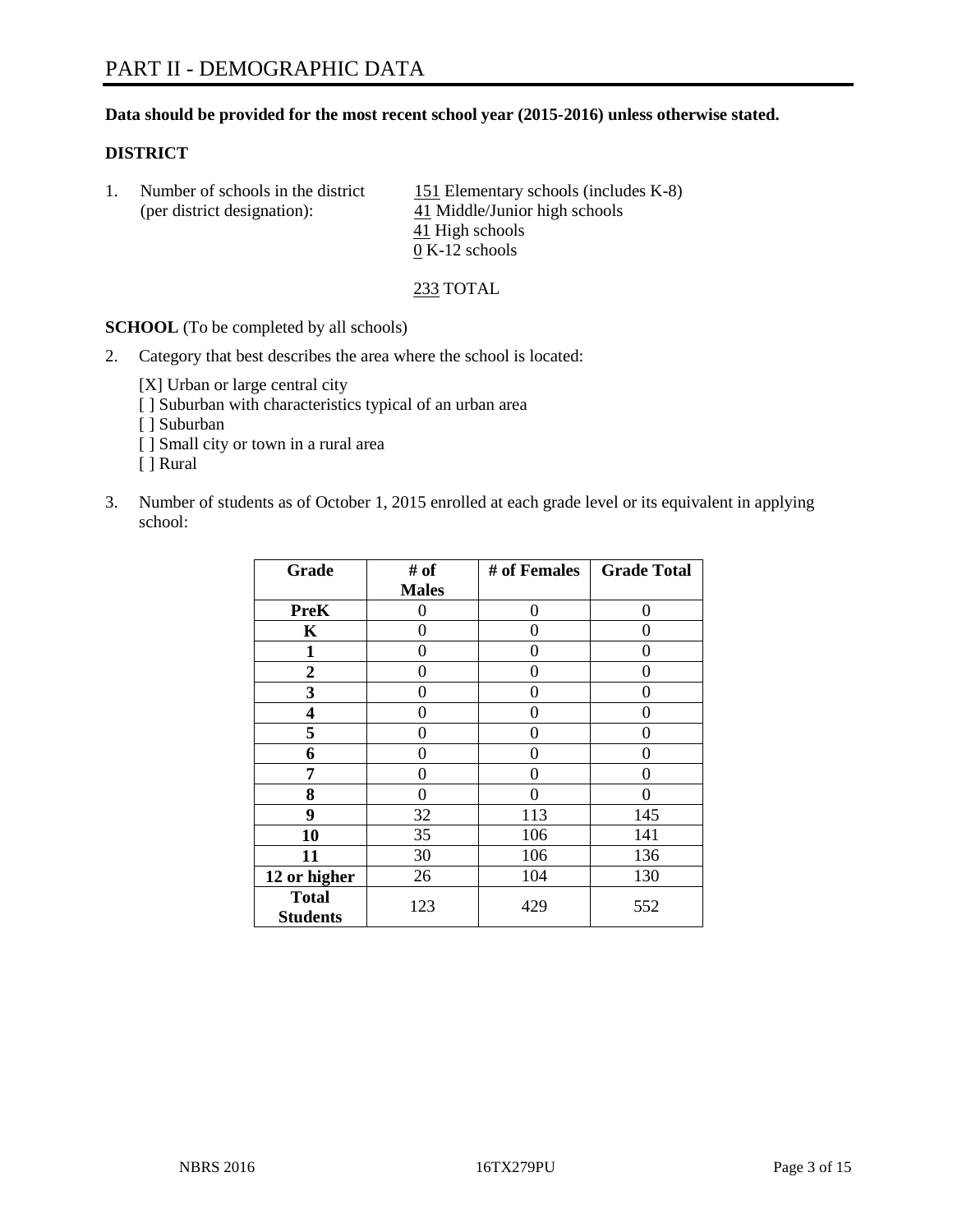the school: 2 % Asian

4. Racial/ethnic composition of  $1\%$  American Indian or Alaska Native 23 % Black or African American 70 % Hispanic or Latino 1 % Native Hawaiian or Other Pacific Islander 3 % White 0 % Two or more races **100 % Total**

(Only these seven standard categories should be used to report the racial/ethnic composition of your school. The Final Guidance on Maintaining, Collecting, and Reporting Racial and Ethnic Data to the U.S. Department of Education published in the October 19, 2007 *Federal Register* provides definitions for each of the seven categories.)

5. Student turnover, or mobility rate, during the 2014 – 2015 school year: 2%

This rate should be calculated using the grid below. The answer to (6) is the mobility rate.

| <b>Steps For Determining Mobility Rate</b>         | Answer |
|----------------------------------------------------|--------|
| $(1)$ Number of students who transferred to        |        |
| the school after October 1, 2014 until the         |        |
| end of the 2014-2015 school year                   |        |
| (2) Number of students who transferred             |        |
| <i>from</i> the school after October 1, 2014 until | 12     |
| the end of the 2014-2015 school year               |        |
| (3) Total of all transferred students [sum of      | 12     |
| rows $(1)$ and $(2)$ ]                             |        |
| (4) Total number of students in the school as      | 542    |
| of October 1, 2014                                 |        |
| (5) Total transferred students in row (3)          | 0.022  |
| divided by total students in row (4)               |        |
| $(6)$ Amount in row $(5)$ multiplied by 100        |        |

6. English Language Learners (ELL) in the school: 2 %

9 Total number ELL

Specify each non-English language represented in the school (separate languages by commas): Spanish, Amharic

- 7. Students eligible for free/reduced-priced meals: 79 % Total number students who qualify:  $\frac{436}{120}$
- 8. Students receiving special education services: 0 %

0 Total number of students served

Indicate below the number of students with disabilities according to conditions designated in the Individuals with Disabilities Education Act. Do not add additional conditions. It is possible that students may be classified in more than one condition.

| 0 Autism                              | $\underline{0}$ Orthopedic Impairment         |
|---------------------------------------|-----------------------------------------------|
| 0 Deafness                            | $\underline{0}$ Other Health Impaired         |
| 0 Deaf-Blindness                      | 0 Specific Learning Disability                |
| 0 Emotional Disturbance               | $\underline{0}$ Speech or Language Impairment |
| 0 Hearing Impairment                  | 0 Traumatic Brain Injury                      |
| 0 Mental Retardation                  | 0 Visual Impairment Including Blindness       |
| $\underline{0}$ Multiple Disabilities | <b>0</b> Developmentally Delayed              |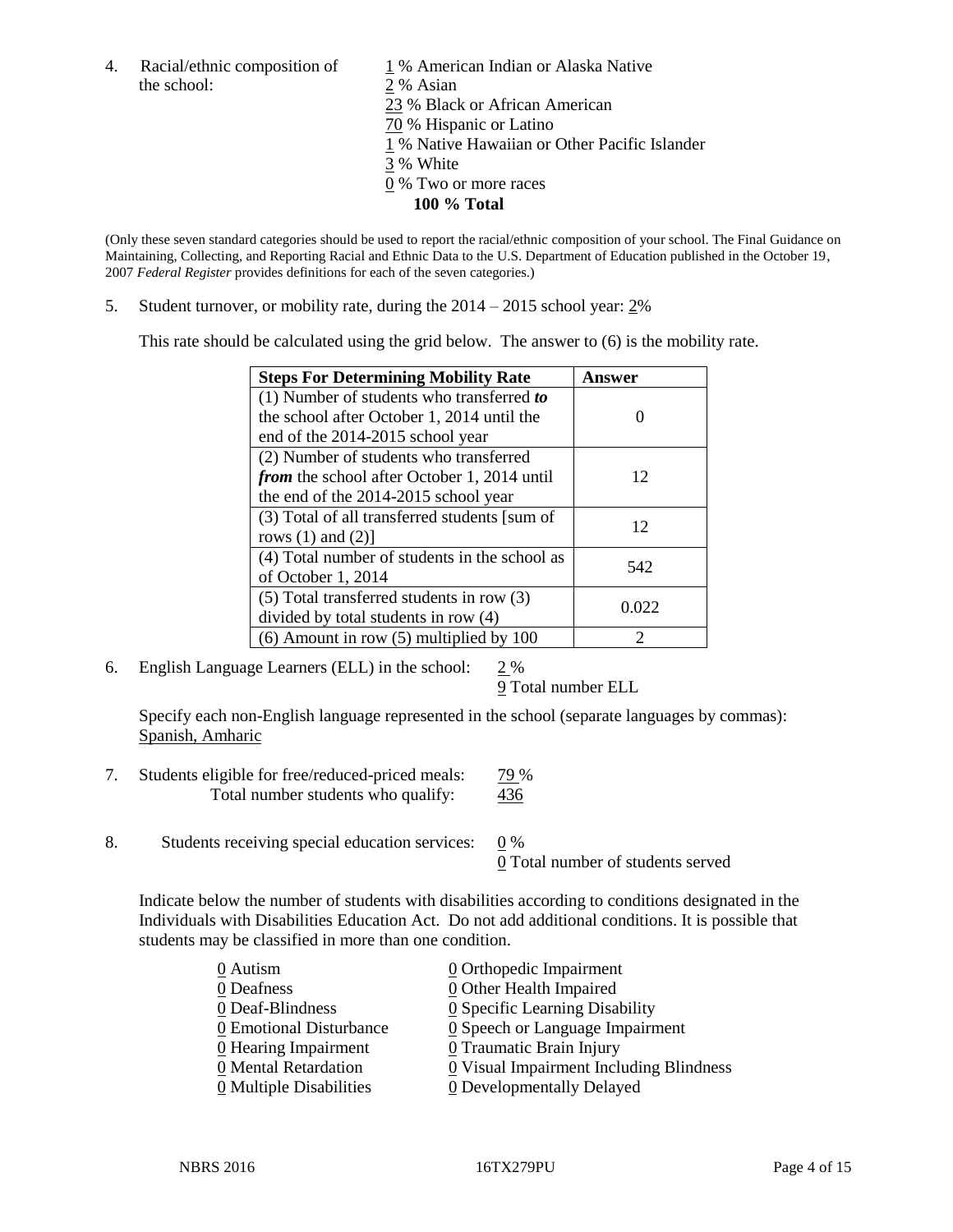- 9. Number of years the principal has been in her/his position at this school:  $1 \overline{1}$
- 10. Use Full-Time Equivalents (FTEs), rounded to nearest whole numeral, to indicate the number of school staff in each of the categories below:

|                                       | <b>Number of Staff</b> |
|---------------------------------------|------------------------|
| Administrators                        |                        |
| Classroom teachers                    | 38                     |
| Resource teachers/specialists         |                        |
| e.g., reading, math, science, special |                        |
| education, enrichment, technology,    |                        |
| art, music, physical education, etc.  |                        |
| Paraprofessionals                     | 6                      |
| Student support personnel             |                        |
| e.g., guidance counselors, behavior   |                        |
| interventionists, mental/physical     |                        |
| health service providers,             | 5                      |
| psychologists, family engagement      |                        |
| liaisons, career/college attainment   |                        |
| coaches, etc.                         |                        |

- 11. Average student-classroom teacher ratio, that is, the number of students in the school divided by the FTE of classroom teachers, e.g.,  $22:1$  15:1
- 12. Show daily student attendance rates. Only high schools need to supply yearly graduation rates.

| <b>Required Information</b> | 2014-2015 | $2013 - 2014$ | 2012-2013 | 2011-2012 | 2010-201 |
|-----------------------------|-----------|---------------|-----------|-----------|----------|
| Daily student attendance    | 98%       | 98%           | 98%       | 98%       | 98%      |
| High school graduation rate | 00%       | 00%           | 99%       | 99%       | !00%     |

### 13. **For high schools only, that is, schools ending in grade 12 or higher.**

Show percentages to indicate the post-secondary status of students who graduated in Spring 2015.

| <b>Post-Secondary Status</b>                  |                |
|-----------------------------------------------|----------------|
| Graduating class size                         | 126            |
| Enrolled in a 4-year college or university    | 55%            |
| Enrolled in a community college               | 36%            |
| Enrolled in career/technical training program | 0%             |
| Found employment                              | 8%             |
| Joined the military or other public service   | 1%             |
| Other                                         | $\frac{10}{4}$ |

14. Indicate whether your school has previously received a National Blue Ribbon Schools award. Yes X No

If yes, select the year in which your school received the award. 2009

15. In a couple of sentences, provide the school's mission or vision statement.

The School of Health Professions seeks "To prepare students to function effectively in their community and in our diverse global society by offering a balanced academic and health career-oriented education."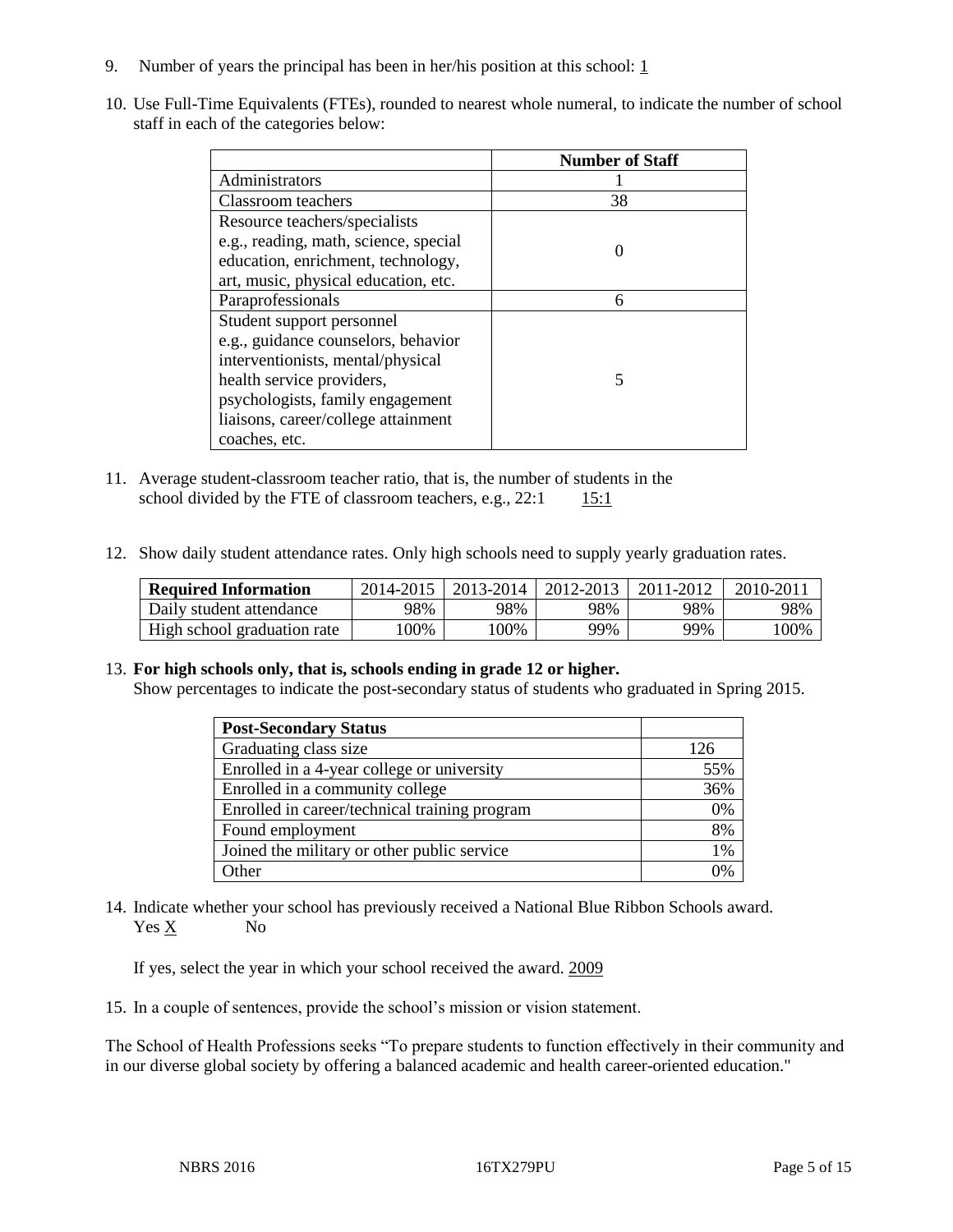16. **For public schools only**, if the school is a magnet, charter, or choice school, explain how students are chosen to attend.

The application and selection process for all Dallas ISD magnet programs is regulated by the district and posted on its Magnet and Special Programs website. All elementary, middle or high schools utilize the same district generated application and abide by the current year's timeline. Additionally, equity parameters are put in place to ensure applicants are selected from all areas within the district and not just certain ones. The district's selection formula allows 30 percent of a magnet campus' seats to be filled districtwide by rankordering the applicants based on their overall criteria scores, however, the remaining 70 percent must be filled by selecting applicants from within each Division of the district based solely on their overall criteria scores and adjusted proportionally for that division's student enrollment population.

To be considered for admission to the School of Health Professions, applicants must possess a minimum grade point average of 75, possess a minimum of a 40th percentile scale score on their 7th and 8th grade STAAR English Language Arts and Math exams, and complete an onsite essay, career choice inventory and interview. All scores combined contribute towards the applicant's overall criteria score.

Qualified applicants who are not selected due to limited space will be placed on a rank-ordered waiting list. Applications remain active until the beginning of the second six weeks of the upcoming fall semester. Student vacancies may be filled up until that time.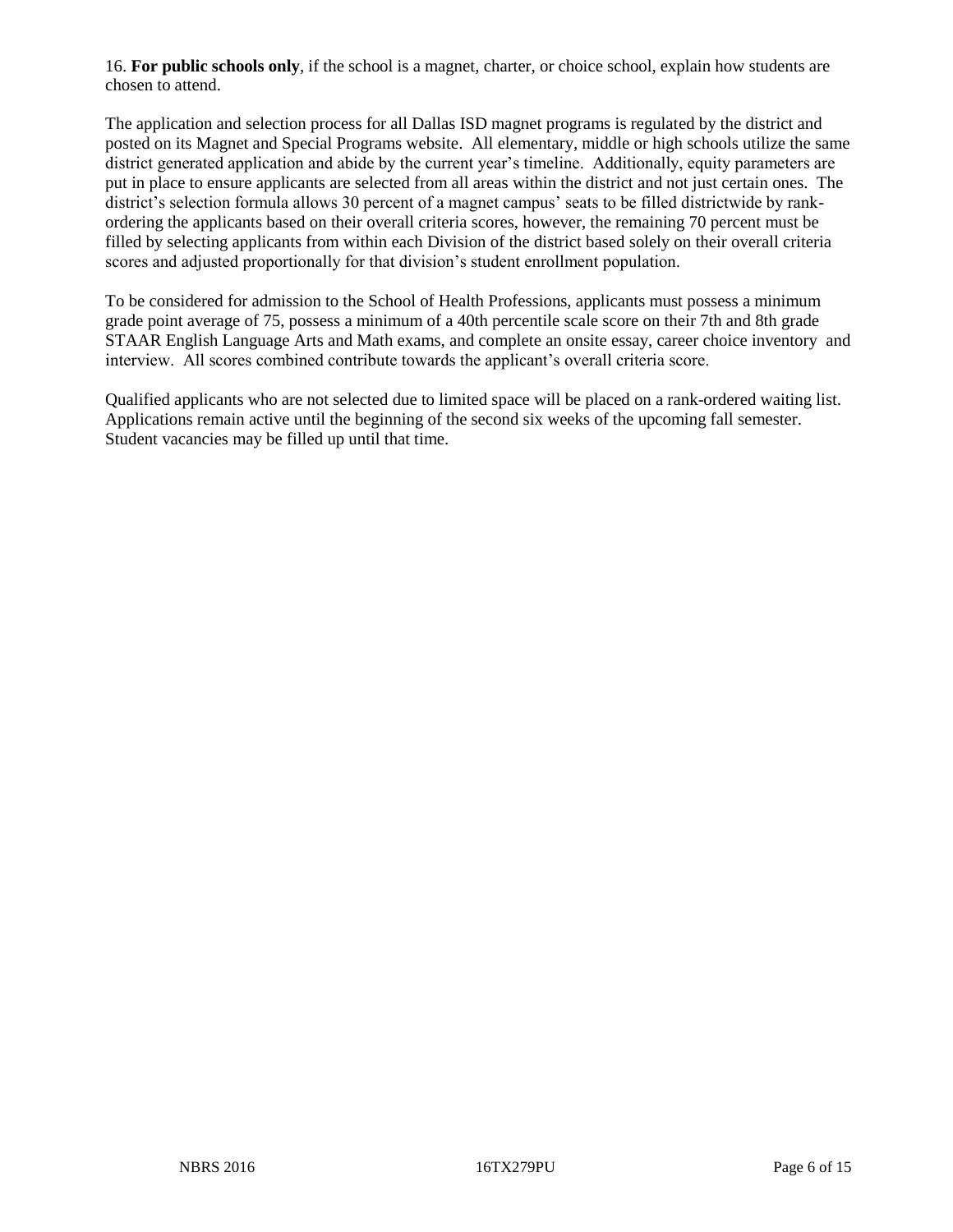# PART III – SUMMARY

The School of Health Professions is a Title 1 Career and Technical Education Magnet High School in the Dallas Independent School District (Dallas ISD) that serves grades 9-12 and emphasizes the Health Sciences career cluster. Located less than five miles outside of the heart of downtown Dallas, a beautiful view of the Southwest portion of the city's skyline can be seen from the campus' 3rd floor media center and on-site dental clinic. The school's mission is to prepare students to function effectively in their community and in our diverse global society by offering a balanced academic and health career-oriented education.

In 1977, the school transitioned from being a program of study within Dallas ISD's Magnet Career Development Center to become the High School for Health Professions (HSHP) with two campus sites; one housed the academic courses and the other the career clusters. In 1995, the school, along with five other magnet high schools, moved to its current location which was a newly built facility called the Yvonne A. Ewell Townview Magnet Center. Now called the School of Health Professions at the Yvonne A. Ewell Townview Magnet Center, the campus accepts 150 incoming 9th grade students each year and maintains an average student enrollment of approximately 550. To be considered for enrollment in the school, all prospective applicants must apply. The application process for all 35 Magnet Schools in Dallas ISD is regulated by the Magnet and Special Programs division within the district.

During the 2015-2016 school year, the racial and socio-economic composition consists of 70% Hispanic, 23% Black/African American, 3% White, 3% Asian, and 1% Other with 79% of its total student enrollment qualifying for free or reduced lunches. All students fluently speak English and according to the home language survey administered, 96% have English and/or Spanish spoken in the household and the remaining 4% contributes to nine other languages, with Vietnamese being the largest.

The School of Health Professions provides students with a rigorous 4-year program of study that prepares them to graduate under either the Distinguished Achievement Program or the Recommended High School Program in Texas and receive a "Public Service" endorsement on their diploma and transcript. Academically, students will complete numerous Pre-Advanced Placement (Pre-AP), Advanced Placement (AP), and/or Dual Credit courses prior to graduation. Additionally, to address the physical and emotional needs experienced when students transition from high school to post-secondary education, all 12th graders are enrolled in a College and Career Readiness course. 100% of the class of 2015 graduated and 91% enrolled in either a 4-year or 2-year college/university.

Since becoming a 2009 National Blue Ribbon School, the campus has consistently exhibited academic success. It earned Exemplary Ratings from the Texas Education Agency (TEA) during 2010 and 2011. No ratings were awarded in 2012. In 2013, under the new accountability system, it "Met Standards" and earned two out of three possible distinctions for academic achievement in Reading/ELA and in Mathematics. During the 2014 and 2015 school years, the campus again "Met Standards" but earned six out of seven possible distinctions for academic achievement in Reading/ELA, Mathematics, Science and Social Studies, Postsecondary Readiness, and in the Top 25 Percent Closing Performance Gaps categories. It was also recognized by TEA as a High Performing Title 1 school in 2014 and 2015.

The ability of the School of Health Professions to maintain an active Advisory Board is also a contributing factor to its success. Members of the board provide advice, enhance the campus' public standing and visibility, and offer assistance and support on special projects. By continually leveraging and maximizing the wealth of knowledge and the network potential provided by the Advisory Board, the campus positions itself to nurture the collaboration and two-way communication with its healthcare and college/university community partners.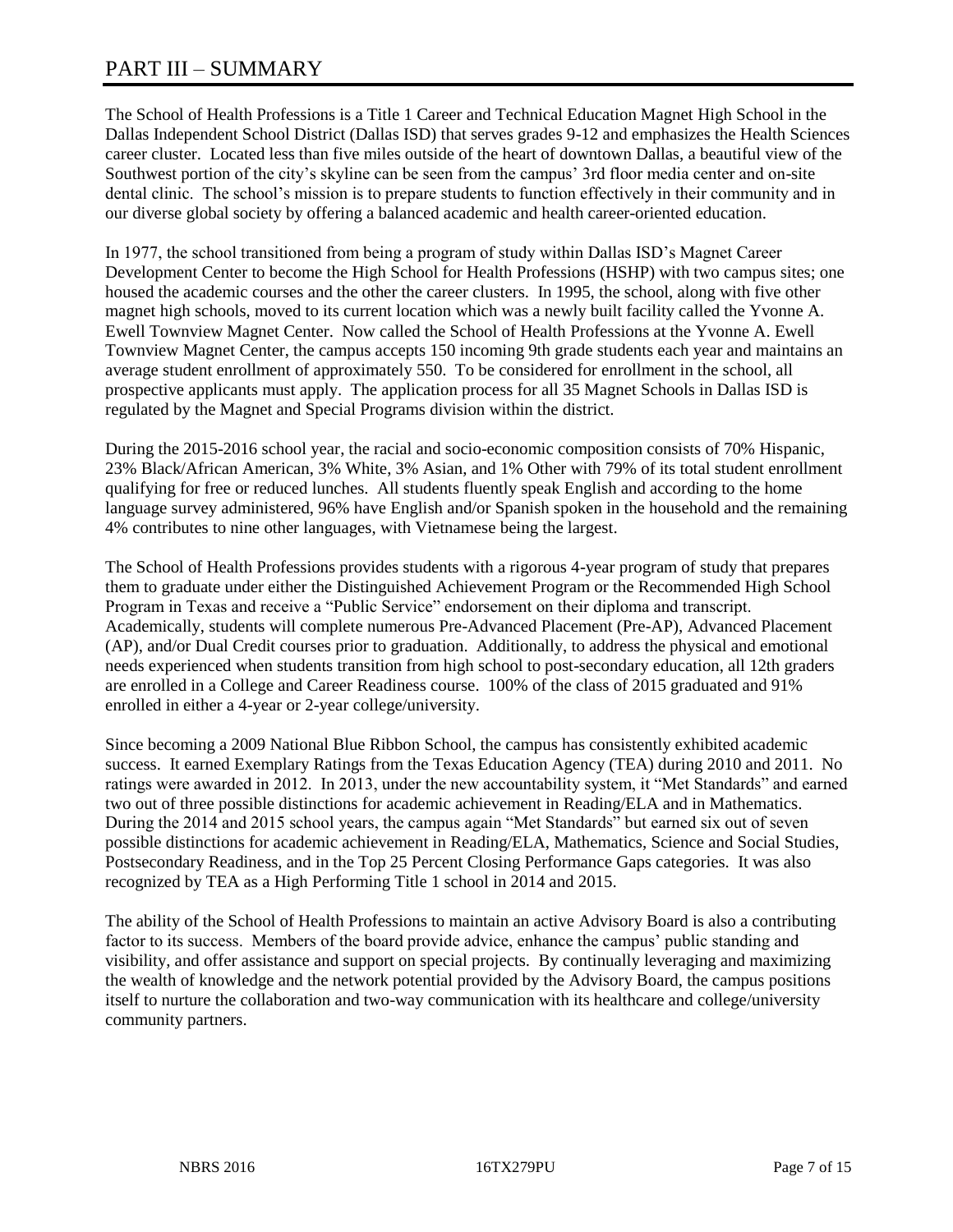In terms of extracurricular activities on campus, the campus does not offer any University Interscholastic League (UIL) athletic sports, however students may participate either before or after school at the high school closest to their place of residence. To satisfy their cultural, social, and emotional developmental needs on campus, students are encouraged to participate in at least one organization. National Honor Society, FitLIFE, and HOSA – Future Health Professionals are the three students gravitate towards the most. All have volunteer opportunities and/or philanthropic thrusts that bring awareness to specific health related diseases and disorders. This year, the campus raised funds to benefit the Leukemia/Lymphoma Foundation and the American Diabetes Association.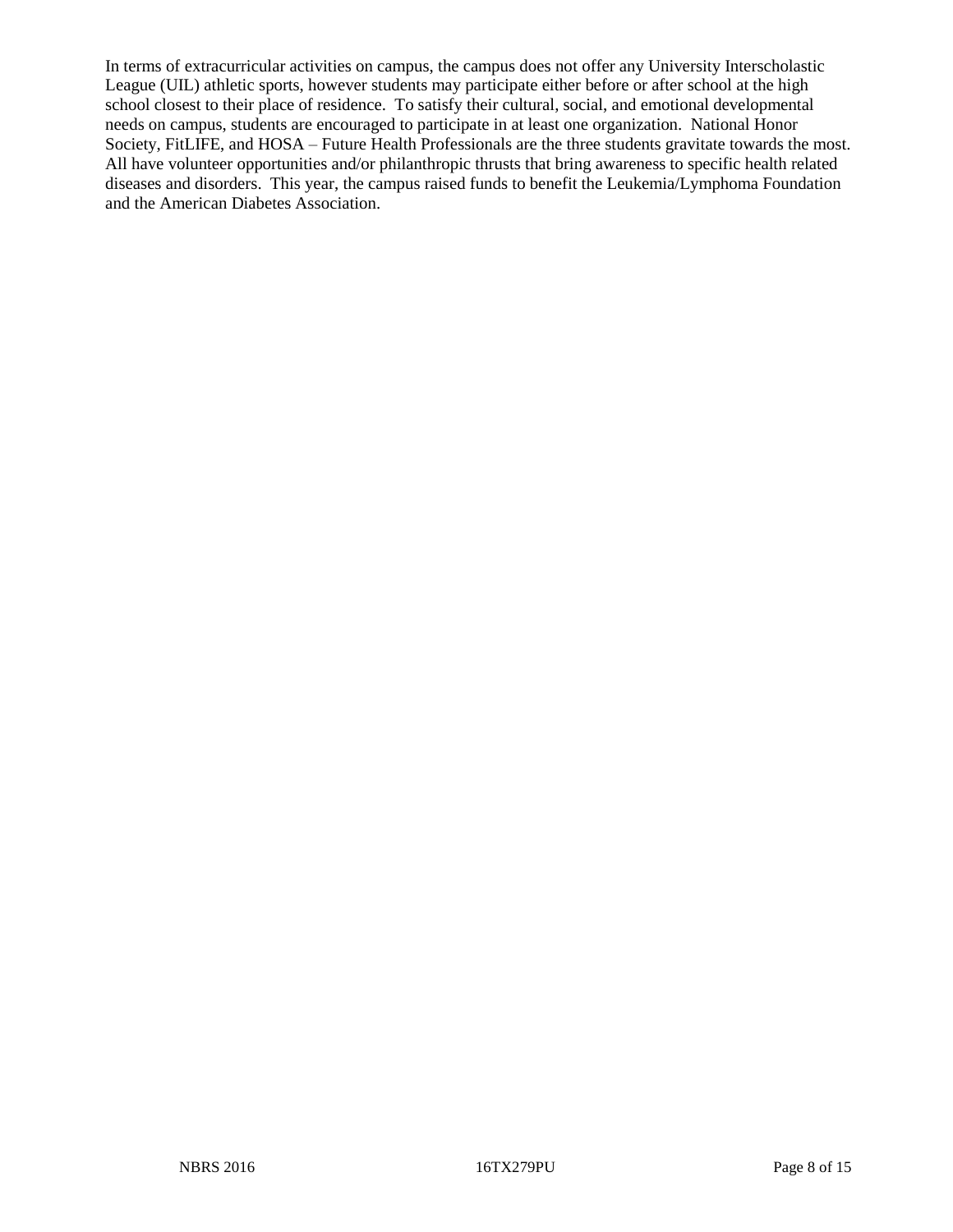# 1. Core Curriculum:

The School of Health Professions offers a rigorous academic program and core curriculum tightly aligned with the Texas Essential Knowledge and Skills (TEKS). To assist with lesson planning, the district's curriculum department provides teachers with access to six weeks planning guides and semester curriculum maps. The curricula for both Pre-AP and AP courses are built on the core academic curriculum as outlined by the TEKS coupled with the increased academic expectations as prescribed in the College Board Course Descriptions. Students are assessed using teacher-made common assessments that are aligned by skill, district semester exams, state assessments, and AP tests. Incoming freshman attend "fish camps" in the summer to prepare for the expectations for core courses.

English Language Arts (ELA) course offerings include: English I Pre-AP, English II Pre-AP, English III, AP English Language and Composition, English IV, and AP English Literature and Composition. ELA courses are taken sequentially; students are enrolled in English I Pre-AP in 9th grade and English II Pre-AP during their 10th grade year. Since ELA standards are cumulative, the foundational skills necessary to be successful in the courses are acquired in the previous year. During the 11th grade, students select either English III or AP English Language and Composition and English IV, AP English Literature and Composition or dual credit English their 12th grade year. Above-level students are encouraged to enroll in AP and/or dual credit classes during their upper classman years in order to receive college credit for high school coursework.

Foundational skills are acquired through a balanced approach to literacy that include reading, writing, speaking, listening, and inquiry skills. Technology is incorporated with the use of an online SAT prep program, an online learning management system, and online textbook resources. The ELA department targets objectives and tiers students to ensure growth. Based on data analysis done after the Fall administration of the District's Assessment of Course Performance (ACP), the department targeted tutoring to address low-performing objectives and saw improvement in the Spring ACP results. Through extensive teacher training on Pre-AP/AP instruction, SAT/ACT preparation, the Jane Schaffer Writing Method, and close reading techniques, teachers effectively improve skills for all students.

Students receive credit for a minimum of four math courses to meet state graduation requirements. Over 80% of the 9th graders arrive having an Algebra I credit from middle school. Above-level students are placed in a "fast track" program—a double-blocked course in which one year of Algebra II Pre-AP is completed during the Fall semester and one year of Pre-Calculus Pre-AP during the Spring. Course offerings include: Algebra I Pre-AP, Geometry Pre-AP, Pre-Calculus Pre-AP, AP Calculus AB, AP Calculus BC, and AP Statistics. Technology is incorporated by using graphing calculators and online tutorial programs.

Various science courses are available at the School of Health Professions in which students spend a minimum of 40% of the instructional time conducting laboratory and field investigations in each science course. This strategy promotes the acquisition of foundational skills necessary for course completion. Course offerings include: Anatomy & Physiology Pre-AP, Biology Pre-AP, Biology AP, Chemistry Pre-AP, Chemistry AP, Physics Pre-AP, AP Physics I, AP Physics II, Earth & Space, and AP Environmental Systems. Student progress is tracked through student profiling and goal setting. Additionally, a variety of online tutorials and text based programs are used to increase student achievement at all grade and ability levels.

Students must also receive four semesters of credit from the social studies department. For all courses except US Government and Economics, students receive one credit. Only 0.5 credits are received for these. Course offerings include: World Geography Pre-AP, World History Pre-AP, AP World History, US History Pre-AP, AP US History, US Government, AP US Government, Economics, and AP Economics. Students are assessed using teacher-made tests, released state issued exams, and Mock AP assessments. Interventions and extension activities as well as targeted tutoring are designed based on data analysis of these assessments.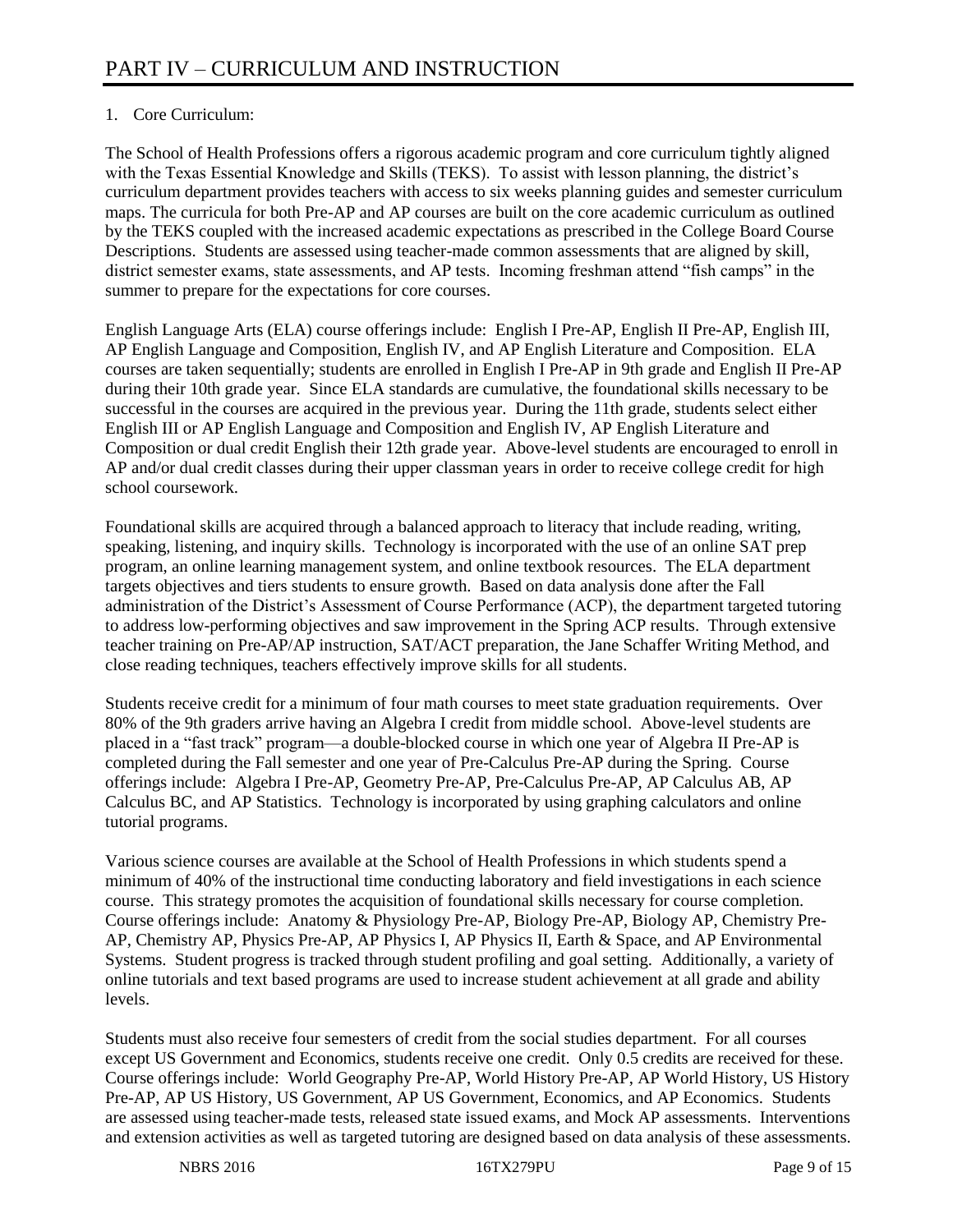Overall, the campus has positioned itself to create a college going culture by offering only Pre-AP and AP options to the majority of its core courses and enrolling the students that meet the entry requirements into dual credit courses. Implementing these practices assists the campus with maintaining a rigorous curriculum and maintaining its status as a high performing CTE high school.

# 2. Other Curriculum Areas:

In Career and Technical Education (CTE), the School of Health Professions provides opportunities for students to acquire a foundation for a career or continued studies in health care. Each grade level has a prescribed set of courses to complete. All 9th grade students take Pre-AP Biology, Health Education and Principles of Health Science. All 10th grade students take Health Science Clinical, Health Science Diagnostic, and Anatomy and Physiology. All 11th grade students take dual credit Pathophysiology and Health Science Practicum I with an emphasis in a particular career cluster, and all 12th grade students take Health Science Practicum II and AP and/or dual credit core classes.

Each student's program of study culminates with a hands-on nine week spring semester internship during their 11th grade and/or 12th grade year. After the completion of their 12th grade internship, students become eligible to take a national certification exam aligned to their specific 4-year pathway of study if applicable. Available certifications include: Dental Assisting, ECG Technician, Patient Care Technician, Pharmacy Technician, Phlebotomy Technician, Medical Office Assistant and ServSafe. The career cluster pathways students select from are clinical medical assisting, communication disorders, culinary arts, dental assisting and technology, medical laboratory, pharmacy technician, therapy careers and veterinary careers.

Other unique aspects of the campus are that 100% of the career pathway instructors are highly qualified and certified in their program areas and have the equipment and resources at their disposal to conduct hands-on instruction that allows the students to be physically and emotionally prepared to successfully complete their off-site internships. Further, for the dental assisting program, the campus maintains and operates an on-site dental clinic that services the community and allows students to complete internship hours under the apprenticeship of a licensed dentist housed on campus.

In terms of electives, all students complete 1.5 years of physical education and 0.5 of health education. They also complete at least one year of a visual/performing arts course such as band orchestra, choir, theatre or art. AP courses are available in art. Finally, students are required to complete a minimum of two years of a foreign language from amongst Latin, Spanish, French or German.

3. Instructional Methods and Interventions:

A variety of instructional methods are used throughout the School of Health Professions to stimulate student engagement and increase student academic performance. Direct instruction, inquiry-based learning, and applied, contextual learning are a few that are used. Additionally, data from six weeks common assessments and teacher spot observations are consistently analyzed.

Campus administration conducts a minimum of six spot observations on each classroom teacher throughout the entire school year. A spot observation consists of a 10 to 15 minute observation and provides feedback on five areas that impact instruction: establishment of a clear and rigorous lesson objective (LO), measurement of student mastery through a demonstration of learning (DOL), clearly presenting instructional content, engagement of students at all levels in rigorous work, and maximization of the instructional time. Each teacher receives a rubric outlining the standards for each category and receives scores ranging from unsatisfactory, progressing, proficient and/or exemplary.

The campus delivers its CTE program through a whole-school model with an emphasis in the Health Science career cluster. Teachers successfully utilize applied, contextual learning to help below and above level students see the relevance of what they're learning and its connection to future career opportunities. This is accomplished by incorporating project-based learning activities, inquiry learning methods, and internship opportunities during the senior year. These strategies assist the campus with maintaining high levels of student engagement and extending the learning outside of the classroom setting.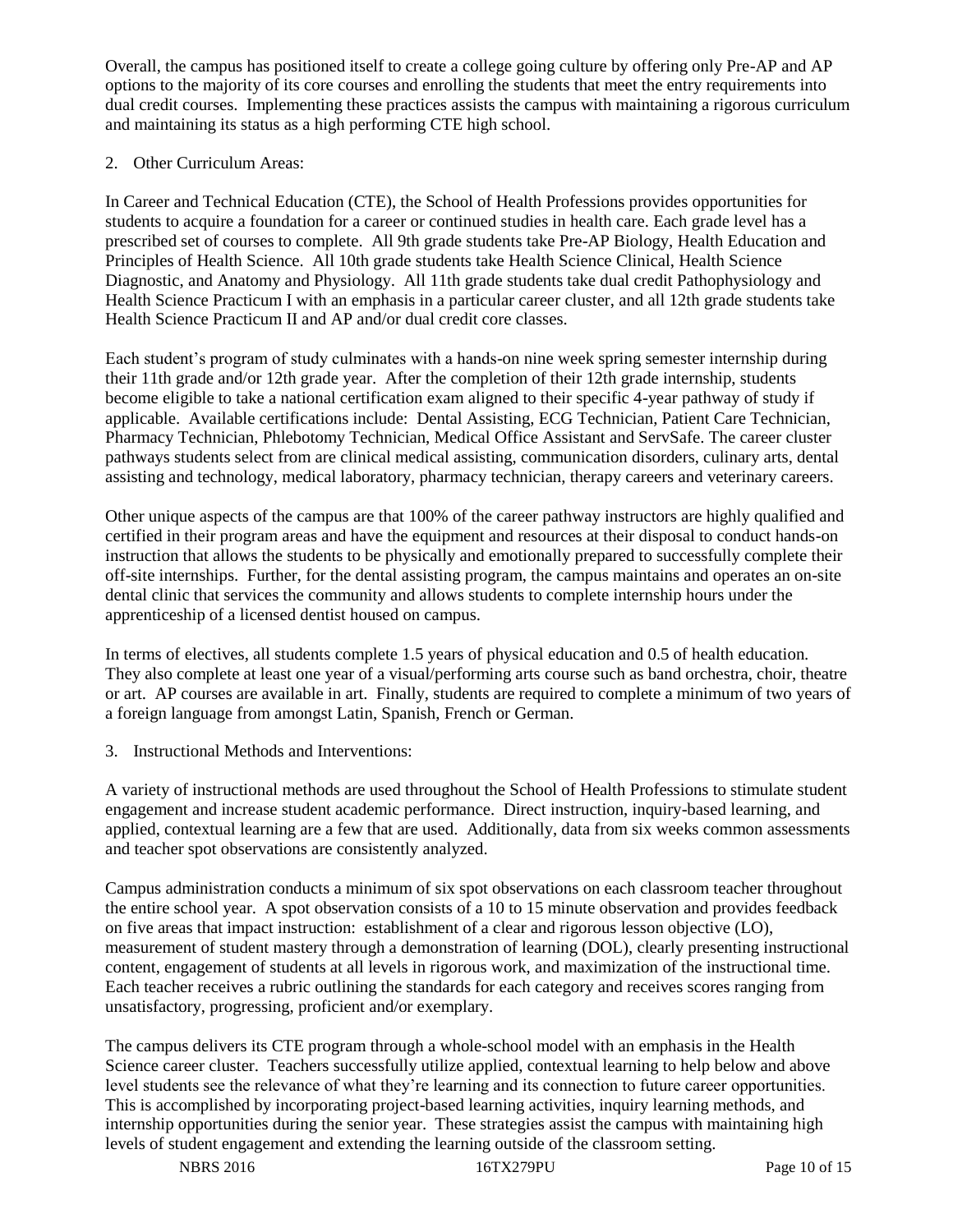Some instructional methods utilized by the core (Math, Science, Social Studies, and English Language Arts) departments include direct instruction, inquiry learning, and the incorporation of six weeks common assessments that monitor student academic performance and enable teachers to create student profiles and prescriptive plans that address the needs of below and above level students. Other strategies include conducting before, after school, and Saturday tutoring sessions and the infusion of a variety of online based programs to assist with the differentiation of student interventions. Other forms of technology include the use of clickers, access to a portable laptop cart containing a class set of laptops, and the issuing of individual laptops to all students in grades 9-11. Teachers receive support to successfully implement these strategies and methods through professional development. Depending on their subject matter, some participate with the National Math + Science Initiative (NMSI), College Board's AP and Pre-AP Summer Institutes, their national and state level organizations' conferences, and all attend gifted and talented (GT) training.

### 4. Assessment for Instruction and Learning and Sharing Assessment Results:

The Campus Instructional Leadership Team (CILT) meets to review the campus' assessment data prior to their official return from summer break. During this time, the Dallas ISD Data Packet is utilized and contains results from the PSAT, SAT, ACT and AP exams that measure college readiness, the State of Texas Assessment of Academic Readiness End Of Course (STAAR EOC) exams which are required for graduation, and the Dallas ISD's ACP exams which are used as summative assessments to measure alignment with district curriculum. Additionally, information from the Campus Needs Assessment (CNA) is used to form the foundation for the creation of the Campus Improvement Plan (CIP) which identifies the top three or four focal areas for the campus.

The major assessments used to inform student achievement are the STAAR EOC exams. Successful performance on these exams is a requirement for graduation in the state of Texas. Since becoming a 2009 National Blue Ribbon School, the campus has consistently performed well on this exam with 91% to 100% of its students meeting the standards in all tested subject areas each year and with no gaps of 10 or more percentage points between any subgroup. This success is due in part to the campus' ability to disaggregate the assessment data, set academic goals that yield high results, generate student profiles to monitor academic progress and communicate the results to all stakeholders.

Stakeholders are notified of the results from assessment data in a variety of ways. The main method is by directly communicating it during meetings such as the Parent Teacher Student Association (PTSA) geared towards parents, the Site-Based Decision Making (SBDM) committee for parents and the community, the Advisory Board for the community partners, and through professional development sessions and faculty meetings for the campus staff. The information is also posted online on the campus' website. Two student specific approaches involve the disbursement of six weeks report cards and providing access to the district's Parent Portal site. The Parent Portal site allows parents to track their son or daughter's grades in real time before the six weeks ends. Finally, to reinforce the importance and relevance of the college readiness scores from the PSAT, SAT, and ACT exams, which are transcribed on the back of student transcripts, the counseling department conducts several higher education sessions throughout the year and meets individually with students and parents that have specific concerns.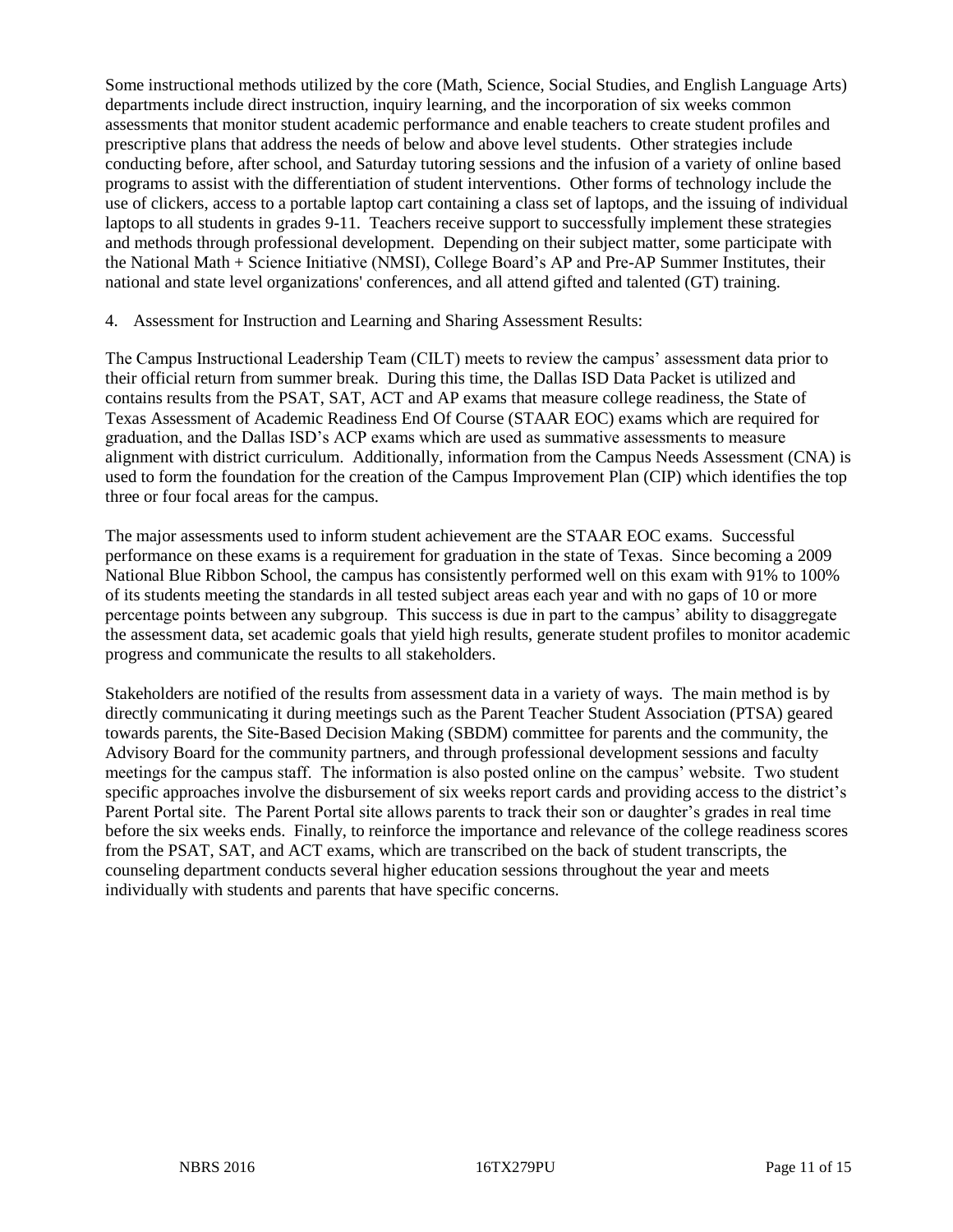# 1. School Climate/Culture:

The School of Health Professions recognizes the importance of an environment that fosters both student and teacher growth. To help cultivate that growth, there are several initiatives and organizations in place. Student academic growth is supported through the various cluster choices available to students, from medical assisting to sports medicine. Courses that speak to individual interests and talents motivate student academic growth. For students who have difficulty in adjusting to the rigor of the classes, the campus has an academic intervention process that not only involves mandatory tutoring, but that also pairs these students with a cluster teacher who monitors their progress. This one-on-one interaction gives teachers a sense of added value beyond the classroom.

Socially, the School of Health Professions' students are able to attend classes with students from the other schools at Townview, allowing them to interact with students who have different aspirations, such as business, education, and law. Also, because the campus does not have any UIL athletic programs, the physical education teachers organize a variety of tournaments involving teams from each of the six Townview schools, leaving the winner with a trophy and bragging rights for the year. Musically-inclined students have the opportunity to participate in choir, orchestra, and/or the award winning Big "D" Band, one of the most prestigious bands in the Dallas/Ft. Worth area.

To support the students emotionally, the school has both a counselor and a licensed psychologist. The CTE cluster teachers also mentor students who need academic intervention.

To ensure teacher growth, the school offers differentiated professional development (PD) that allows teachers to select sessions that match their interests and needs. Additionally, their input and feedback on PD topics is gathered when online surveys are administered. To further foster professional growth, teachers are encouraged to present professional development sessions to their colleagues on campus and within the district. The campus also has various areas/committees teachers are encouraged to participate with such as serving as class sponsors, assisting with technology, and serving on the social committee to name a few.

To support student success academically and behaviorally, as well as recognize the hard work of its staff, the school implements a Positive Behavior Intervention System (PBIS). Each month, the campus recognizes both a Student and an Employee-of-the Month. Further, it recognizes a Rising Star student, who may have had some struggles but has drastically improved.

All in all, the School of Health Professions works fervently on creating a culture that is conducive to learning and growth for the student and teacher.

2. Engaging Families and Community:

To emphasize the importance placed on family and community engagement, the campus provides funding for a full-time community liaison position tasked with designing programs that encourage parental and community involvement. Specific activities include creating informational newsletters, coordinating volunteer efforts, procuring community donations, ensuring parents are aware of and have access to the ParentPortal program that allows them to view their children's grades at any time, and conducting or scheduling parent meetings. The title of one designed to offer parental support for a specific content was "How to Help Your Child with AP Testing".

The campus also provides opportunities for two-way communication to occur between it and its constituents in a formal manner through the Parent Teacher Student Association (PTSA) and the Site-Based Decision Making (SBDM) committee. Each meet monthly on separate days to receive updates from the principal and discuss issues that directly or indirectly affect the student body and/or the campus.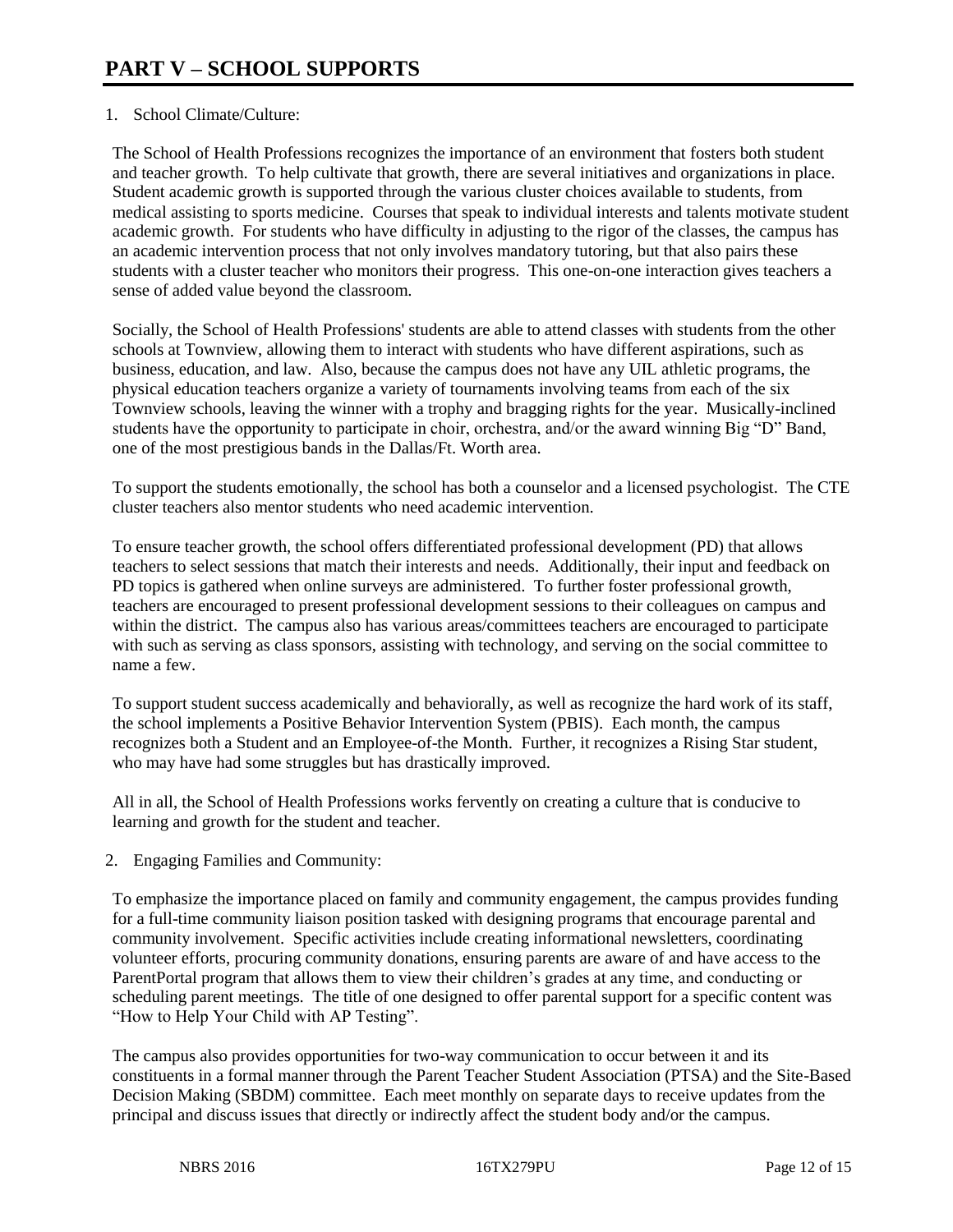Another strategy implemented involves providing parent workshops on frequently requested topics. Throughout the year, the guidance counselor partners with the campus' College Access Provider to offer a variety of workshops, however, those focusing on issues relating to higher education and college planning historically have the highest attendance and contain parents from mixed grade levels. Two workshops designed to address this need and empower the parents were the "College Awareness" and the "Free Application for Federal Student Aid (FAFSA)" parent meetings.

Securing meaningful and relevant internship opportunities are critical to the campus' ability to fulfill its mission of "preparing the students we teach today to become our healthcare providers tomorrow." To foster continual support from our community partners in the healthcare field, the campus implements a three step plan that involves hiring only certified healthcare professionals to ensure the students effectively learn their skills sets, maintaining an active Advisory Board that provides advice and networking opportunities, and assigning a career and technology education (CTE) magnet coordinator to stay abreast of current trends and ensure campus and field site compliance during the junior and senior year internships.

# 3. Professional Development:

Designing a strong professional development (PD) program is essential to improving teacher quality and increasing student academic success. "Backward design" principles along with collaboration between campus administration and teachers and staff are utilized when PD is designed at the School of Health Professions. The data used to determine session topics is derived from the previous year's needs assessment and from formal and informal surveys conducted after PD sessions.

There is a direct correlation between teacher interest and their ability to retain the information. Thus, on district mandated PD days, the campus places an emphasis on providing them with a variety of topics from which to select. During the morning sessions when all are in attendance, a whole group delivery method is utilized to present non content specific information. On the contrary, the class sizes in the afternoon sessions are lower. This is a result of providing a variety of topics for teachers to select from that are content specific, technology based, related to curriculum and instruction and/or classroom management. Teachers are also able to select sessions offered off campus or via video feed. When possible, the campus utilizes its teachers to present in order to build leadership density.

The campus also uses the Professional Learning Community (PLC) model to enhance the PD experience. Some core subject areas have common planning times built into the instructional day while others meet before or after school. Core subjects with common planning periods meet with their PLC at least once a week to analyze student data, create common assessments, unwrap standards and ensure curriculum alignment with the state's standards. Data collected from these meetings is used to evaluate, and modify if necessary, the campus' plan of action targeted at increasing student achievement.

The implementation of a new teacher evaluation system that links teachers' pay with their performance has resulted in extensive PD being offered district wide. The campus utilizes teacher expert leaders to extend the learning by presenting on each district PD day and at each faculty meeting. The ultimate goal is to provide the teachers with several opportunities to participate in meaningful collaborations and reflective practices that will increase teacher performance and student achievement.

### 4. School Leadership:

The School of Health Professions ensures its policies, programs, and resources focus on student achievement by incorporating meaningful leadership opportunities at the campus, community, and student levels. The campus instructional leadership team (CILT) is the vehicle by which leadership responsibilities are disbursed at the campus level. This group typically meets weekly during 4th period and its primary function is to lead the school's efforts in addressing a variety of issues that impact student achievement. Some activities include analyzing student and teacher data as it relates to instruction, reviewing the campus climate survey, and participating in the filling of teacher vacancies. Members of CILT include the principal, assistant principal, magnet coordinator, counselor, department chair and grade level or team leads.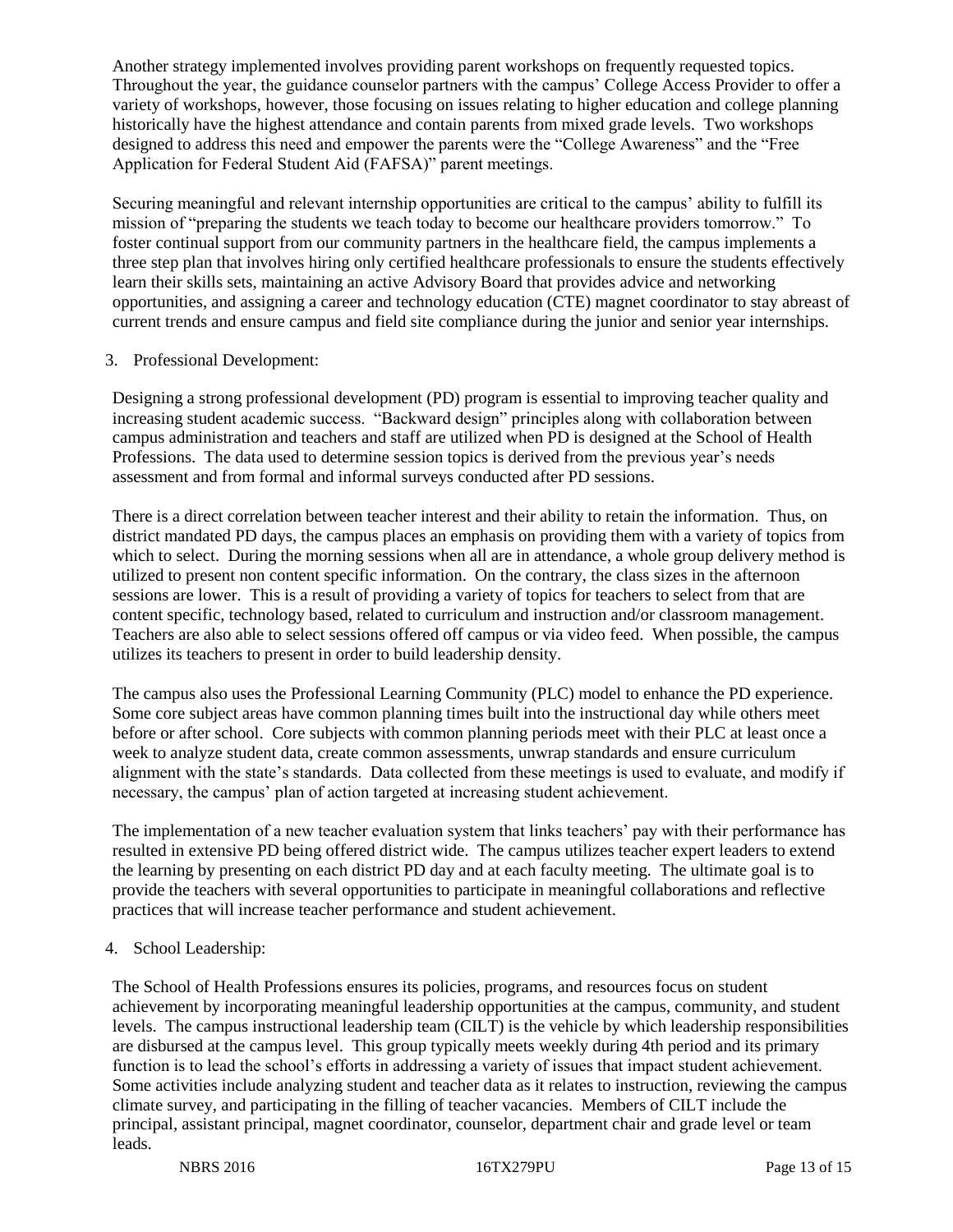At the community level, leadership opportunities exist through participation in the Parent Teacher Student Association (PTSA), the Advisory Board, and the Site-Based Decision Making (SBDM) team. All meet monthly, with the exception of the Advisory Board which meets quarterly, and have officers that facilitate their meetings. The campus SBDM team is involved in decisions that impact the following areas: planning, budgeting, curriculum, staffing patterns, staff development and school organization.

Since research shows that involvement in extracurricular activities improves student achievement by helping them build connections to their school community, two opportunities that exist at the student level are through participation with the student government and the Teen School Board. At the School of Health Professions, student government exists at the 11th and 12th grade levels. These elected officers meet with their teacher sponsors at least once a month to plan campus events, community service projects, share ideas and interests and/or brainstorm solutions to student issues and concerns expressed by their peers. The Teen School Board is a student advisory group consisting of the junior and senior class presidents of each Dallas ISD high school. Participation in this program provides students with an opportunity to exercise leadership skills while working with district administrators and board members concerning issues from the campus. Also, it allows them to serve as mediators between the campus and the Dallas ISD Board of Trustees to address student concerns and share ideas for improving services and programs offered to students.